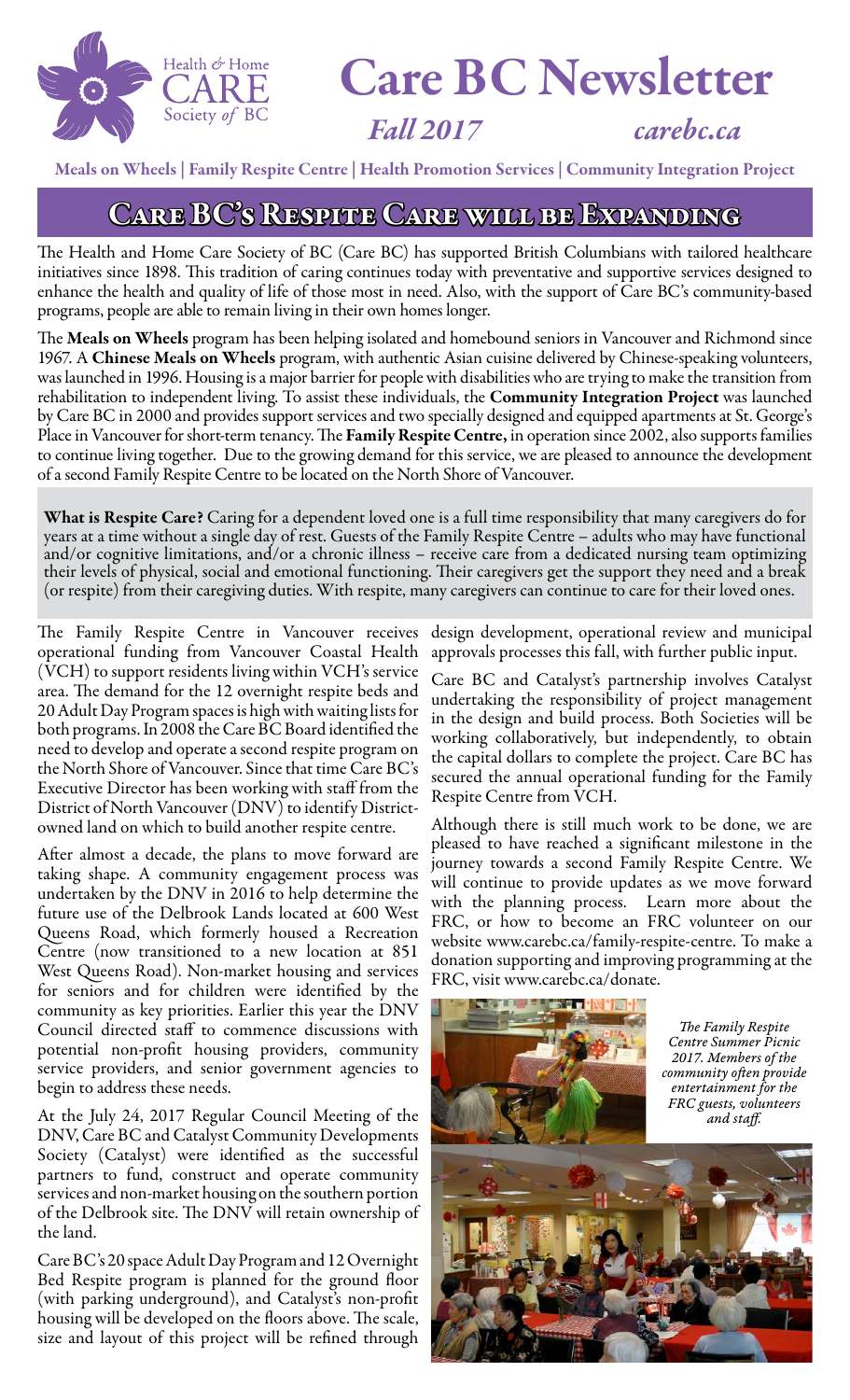#### David Kimpton Honoured by Governor General

The Sovereign's Medal for Volunteers recognizes the exceptional volunteer achievements of Canadians from across the country in a wide range of fields. The medal, presented by the Governor General, is awarded to people who have "made significant, sustained and unpaid contributions to their community in Canada or abroad", and who demonstrate "an exemplary commitment through their dedicated volunteerism."

David Kimpton – Care BC Board Member, Secretary – was awarded the medal earlier this year. We thank David for his support and extend heartfelt congratulations!



*In April 2017, David Kimpton received a recognition pin from Care BC for 30 years of volunteer service. The Honourable Judith Guichon, Lieutenant Governor of British Columbia, attended the volunteer and staff recognition event.*

#### CELEBRATE 50 YEARS OF MEALS ON WHEELS

Tickets are still available for our Meals on Wheels 50<sup>th</sup> Anniversary Celebration Dinner & Dance fundraiser Oct. 21<sup>st</sup>, 2017 at the Westin Bayshore. The evening will feature a silent auction, live auction and raffle prize draw as well as entertainment from *The Fab Fourever*, Canada's Best Tribute to the Beatles.

Tickets for the raffle draw, \$10 each, can be purchased in advance; winners need not be present at the Oct. 21<sup>st</sup> event. Raffle tickets will also be available at the Dinner, cash only.

- Grand Prize: Japan Airlines 2 Round-trip, Economy class tickets (Vancouver to Tokyo)
- Prize 2: \$1,188 Cash prize (sponsored by Alfred Poon & Mimi Chan at AssetPlus Financial Services Inc.)
- Prize 3: \$778 Supreme Banquet for 10 people (sponsored by the Kirin Restaurant Group)

We have many people to thank for supporting this event including our sponsors, community partners, media sponsors, volunteers and donors of gifts for our silent and live auctions, and the raffle draw. Visit our website for a full listing of our supporters and to purchase raffle or event tickets - www.carebc.ca/meals-on-wheels-50th-anniversary.

#### Thank You *Project Boys Power*

In June 2017, participants in the *Project Boys Power* competition (which aired on Fairchild TV) helped out Care BC's Meals on Wheels program. The group delivered meals in the community, visiting briefly with clients and checking on their well-being. Thanks for your support!

Learn how you can support the Meals on Wheels program as a volunteer at www.carebc.ca/volunteering.



*For more information, visit http://projectbp2017.fairchildtv.com/en/*

#### Receive Care BC Updates on Facebook

If you aren't already receiving Care BC updates from our social media platforms, visit facebook.com/HHCSBC or twitter.com/Care\_BC for news and information. Care BC recently launched a Chinese Facebook page for clients, volunteers and people interested in the Chinese Meals on Wheels program. Check out the page at www.facebook.com/CareBCchinese.

#### Kudos to Our Macaulay Club

*Thank you to the following organizations who joined our Macaulay Club between May 10, 2017 and August 22, 2017 by making a donation of \$500 or more to our charitable programs.*

- CIBC Children's Foundation
- The Lohn Foundation
- 
- Dr. David Li Inc.
- The Schein Foundation The Wolrige Foundation
- 

*We also thank our individual donors, program partners (Fair Haven United Church Homes Society, the Vancouver Foundation, St. George's Place Society, Vancouver Coastal Health), and acknowledge the financial assistance of the Province of British Columbia.*

If you or your company would like to support our charitable programs, call 604-733-6614 or visit www.carebc.ca/donate. Charitable Tax No. 13082-8791-RR0001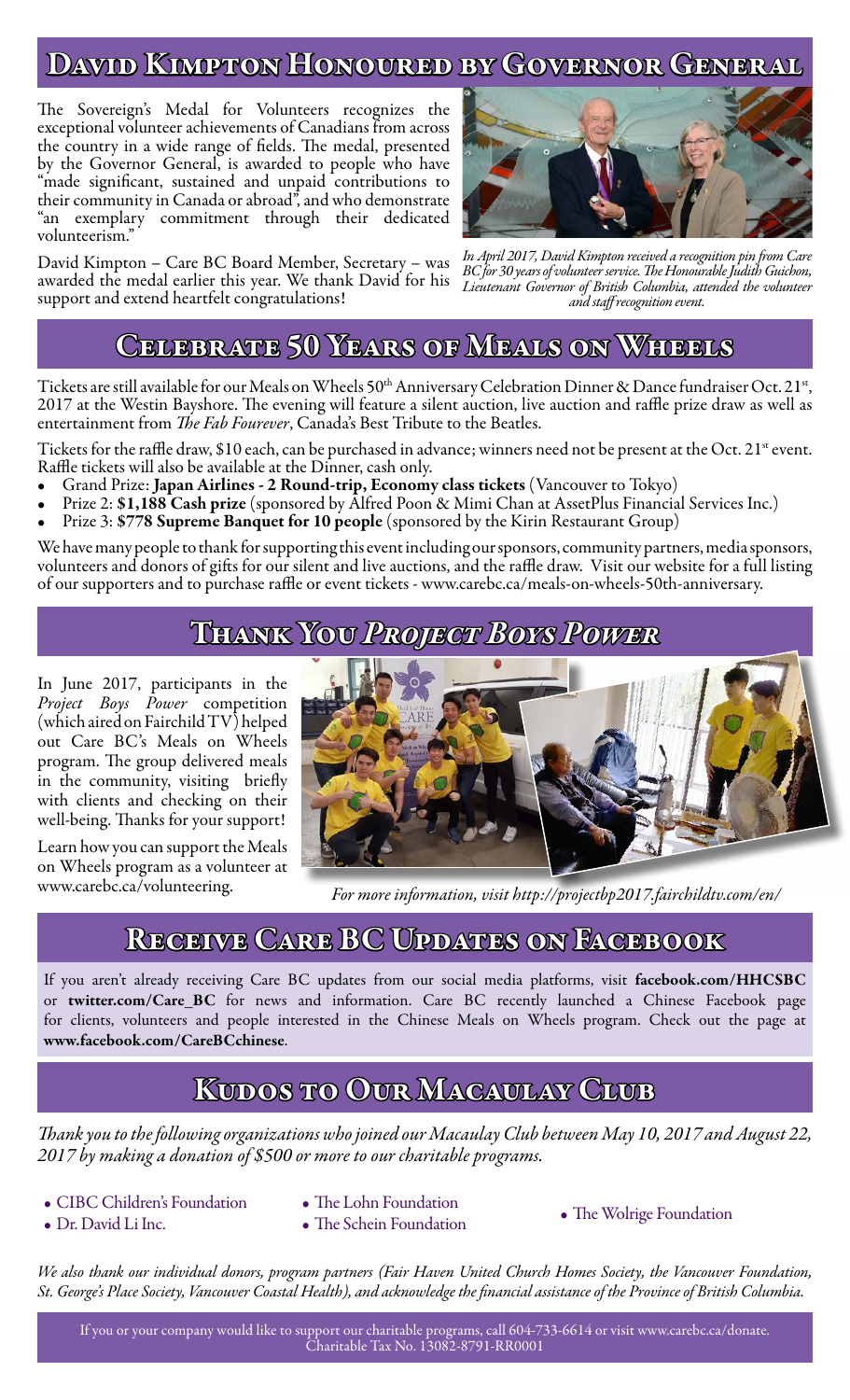



## 家庭暫托中心擴展計劃

卑詩護理會(Care BC)自1898年以來在卑詩省開始了最早期的社區服務,當中包括醫療及 家庭支援服務。直至今天,我們仍秉承當年之傳統理念,提供社區醫療及關懷照顧,最終 希望能讓更多有需要的人可留在家中過更長的獨立家居生活。

1967年我們推出「送餐服務」,主要是向列治文和溫哥華社區有需要之人仕提供營養熱 餐。1996年開始,更推出全國首創中式送餐服務,由說華語的義工派送餐食,令受惠者感 到特別親切溫馨。

另外,對於一些因意外而至殘障的人仕,2000年我們推出「社區融合計劃」幫助受影響的 傷殘人仕能在家中重新過獨立生活。在2002年, Care BC開辦「家庭暫托中心」, 希望能服 務一些於精神及健康上需要支援的長者/患者提供一個有在家感覺的舒適環境來幫助他們保 持身心健康。由於近年須求大增,我們計劃將服務擴展到溫哥華北岸建立第二個「家庭暫 托中心」。

為何設立「家庭暫托中心」?

卑詩護理會設立「家庭暫托中心」目的是給護理人員(caregiver)一個休息空間,因為一 個全職的護理人員責任非常重,一年可能沒有一天的休息。而他們照顧可能是自己的家 庭成員;好像父母,有些可能患有認知障礙或慢性疾病的。護理人員所承受的壓力非常<br>大,他們確實須要休息機會。「家庭暫托中心」可以給這些護理人員一個喘息機會, 令 「家庭暫托中心」可以給這些護理人員一個喘息機會, 令 他們日後更有力照護他們需要照顧的人。

現時卑詩護理會「家庭暫托中心」的營運經 費是由溫哥華沿岸衛生局 (Vancouver Coastal<br>Health. VCH) 資助。對於現時只有12個過 VCH)資助。對於現時只有12個過 夜房間及20個成人日間活動空間的「暫托中 心」實在供不應求。在2008年,Care BC董事 會確定了在溫哥華北岸展開第二個「家庭暫 托中心」的必要性。自那時開始卑詩護理會 行政總監一直與溫哥華北區 DNV ( District of North Vancouver)的工作人員溝通及商議整 個計劃的詳情。

近十年來,整個計劃續漸成形。DNV於 2016 年進行社區參與程序,以協助確定位於 600 West Queens Road的土地未來使用用途, 此地以前設有一個康樂中心(現已轉移至 851West Queens Road 號的新址)。選址主要 是發展非營利房屋計劃並融入長者或兒童服 務為重點。今年初,DNV理事會指示工作人 員開始與非營利房屋組織、社區服務機構、 三級政府等不同單位進行討論。

在2017年7月24日,DNV,Care BC卑詩護理 會 和Catalyst社區發展協會三個組織終於確 定在Delbrook南部一起共同合作發展,包括 從集資,興建及經營社區服務等達成協意並 成為合作夥伴。DNV將保留土地的擁有權。

我們計劃此地區興建另一所擁有12個過夜房 間及20個成人日間活動空間的暫托中心(包 括地下停車場),而Catalyst社區發展協會的 非營利房屋計劃將興建在上層。整個項目的 發展、規模或設計將透過進一步研究及市政 府審批程序,再作公開資詢。

這項工程合作,Catalyst社區發展協會在整個 興建過程中承擔該項目管理的責任。兩個機 構各自獨立工作,並共同取得撥款來完成項 目。卑詩護理會現已落實從VCH取得「家庭 暫托中心」的營運資金。

雖然要完成整個項目仍然有很多工作須要跟 進,但我們非常高興在建設第二個「家庭 暫托中心」的過程中邁出了重要的一步。 我們會繼續在規劃過程中不斷提供最新有 關北岸「家庭暫托中心」的信息。如希望 成為「家庭暫托中心」的義工,可上網址 cn.carebc.ca/family-respite-centre.html。如支持 並希望參與此項建設而捐助善款,請到網址 cn.carebc.ca/donate.html。